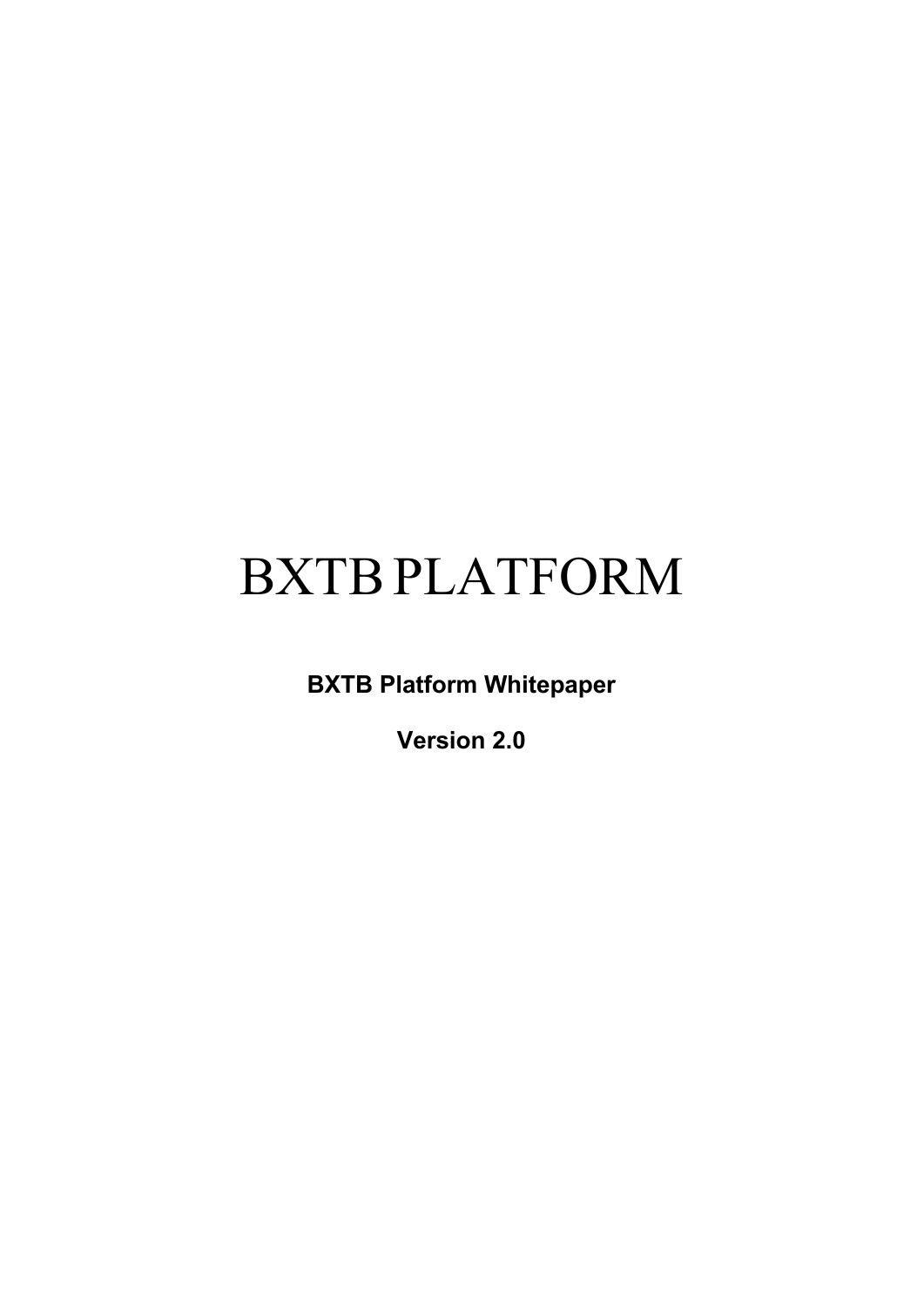# **1 Executive Summary**

BXTB Platform, developed and supported by BXTB Foundation (the "BXTB Foundation"), aims to unify the siloed systems of the online casino gaming industry and solve its payments and settlement problems once and for all. By joining BXTB Platform, casino operators, platform providers, and game providers can offer their customers a seamless betting experience while transparently transacting amongst themselves in a secure, reliable, and cost-effective manner, using the BXTB Platform Token ("CHIP"). In addition, the underlying BXTB Platform blockchain has been specifically designed to ensure stakeholders a defined path toward introducing their own tokens — one that is backwards compatible and fully preserves investments in the BXTB Platform.

Online gambling wagers are expected to approach USD \$1 trillion by  $2021<sup>1</sup>$ , according to Juniper Research. The key to BXTB Platform winning this market is not technological; it is about adoption — getting the online casino operators to trust and participate on the platform.

The path to adoption is to offer the online casino operators a stablecoin that works seamlessly within their existing technology stack.

# **2 The Problems**

## *Payment Processing*

For an industry that traditionally has had an easy time moving between fiat and its own virtual currency (i.e. cash to casino chips and back again) at its brick-and-mortar properties, it has had a tough time doing the same for its online properties, despite the fact that online gambling is legal in more than  $85$  countries<sup>2</sup>.

While credit card networks such as Visa and MasterCard technically allow gamblingrelated transactions, strict and inconsistent regulations have scared off many businesses and services. Banks, credit card companies, and e-wallets that handle transactions have been worried about running afoul of the Unlawful Internet Gambling Enforcement Act of 2006, UIGEA, which prohibits persons or businesses "from knowingly accepting payments in connection with the participation of another person in unlawful Internet gambling."

In turn, the related businesses that online gambling platform require have also been wary of the field, resulting in onerous customer adoption challenges and operational inefficiencies across the industry.

Payment processing remains the biggest problem.

More specifically, banks, credit card companies, and e-wallets often operate across multiple jurisdictions that have different regulations. For instance, the United Kingdom allows online gambling while the United States prohibits it. Instead of working with each region, companies often opt to simply prohibit gambling transactions across the board, making it difficult, if not impossible, for customers to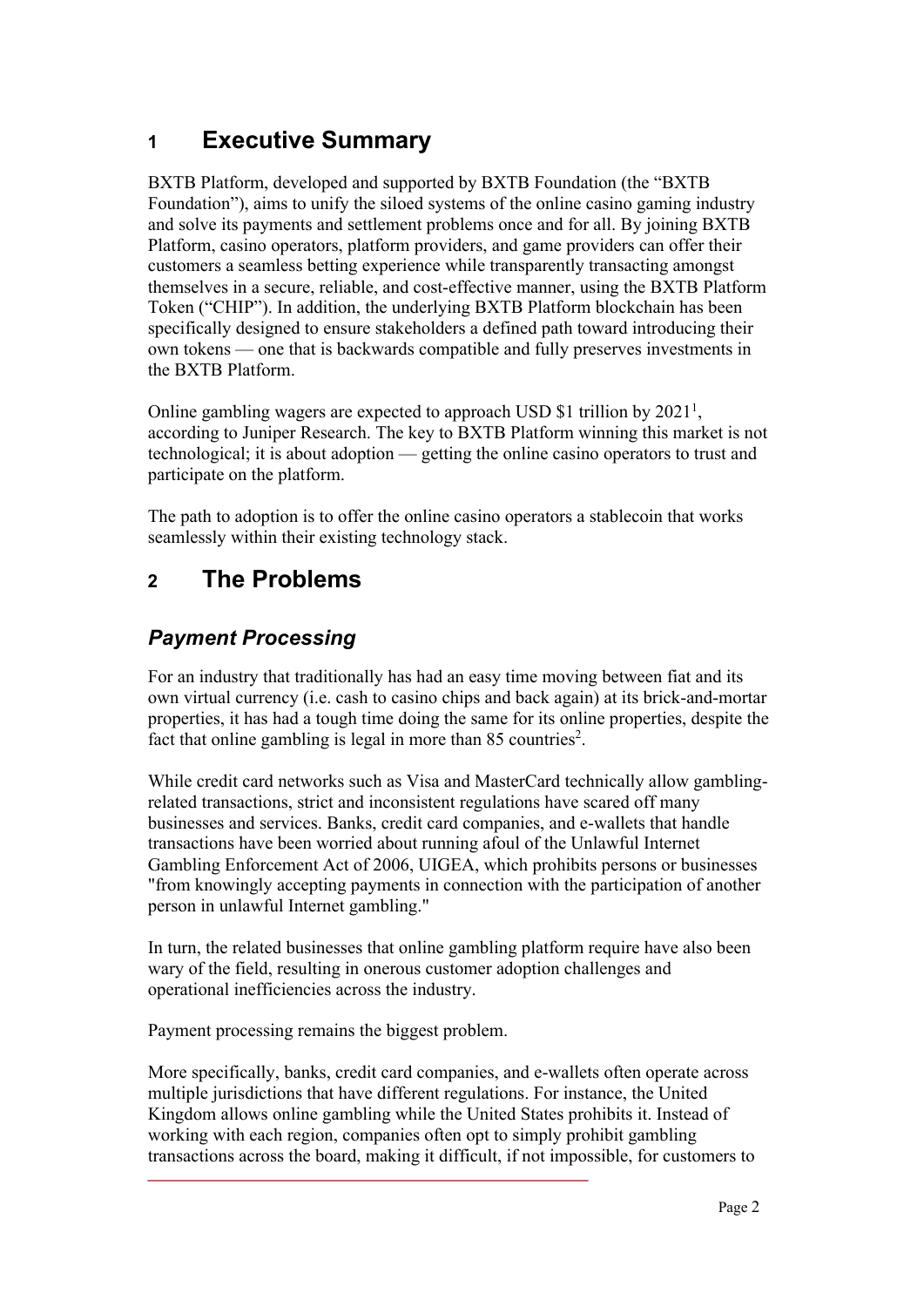transfer funds to and from online casinos — even though those transactions are perfectly legal. Customers are forced to seek other, less attractive and often risky alternatives, such as buying prepaid gambling cards or resorting to opaque cash agents. Of course, this completely negates two of the major appeals of online gambling: the presumed increase in privacy and convenience. Bottom line: the issue is cutting into business very deeply and very painfully.

#### *Multi-Party Settlement*

Furthermore, online casinos are also having tremendous difficulties settling payments within their supply chains.

On the back-end, an online casino property might consist of:

- 1. An operator: the entity that holds the casino license and operates the domain name
- 2. A platform provider: the software vendor providing the gaming platform
- 3. A games provider: the software vendor providing the casino games
- 4. A payment processor: the software vendor providing the fiat on/off ramp, often by playing cat-and-mouse with the banks

On the front-end, the online casino might include a network of human agents as well as sub-agents and sub-sub-agents, etc., who act as intermediaries, handling cash to and from would-be bettors.

The traditional banking system is as reluctant to handle inter-party payments between operators and software providers as it is to handle deposits and withdrawals from end consumers. Again, this forces those inside the industry to resort to other means usually cash — to settle payments amongst themselves.

Further compounding the problem is the fact that stakeholders are required to blindly trust each other on accounting and contract enforcement or resort to redundant reporting and onerous reconciliation.

## **3 The Solution**

Fortunately, the solution is clear: cryptocurrencies, smart contracts, and proof-ofcapacity mining are ideal components for effectively solving these problems.

Using a cryptocurrency dispenses with the need to deal with traditional financial institutions. The smart contract inherent in the blockchain codifies and automatically settles payments between parties in a secure and reliable manner – all done transparently on the blockchain.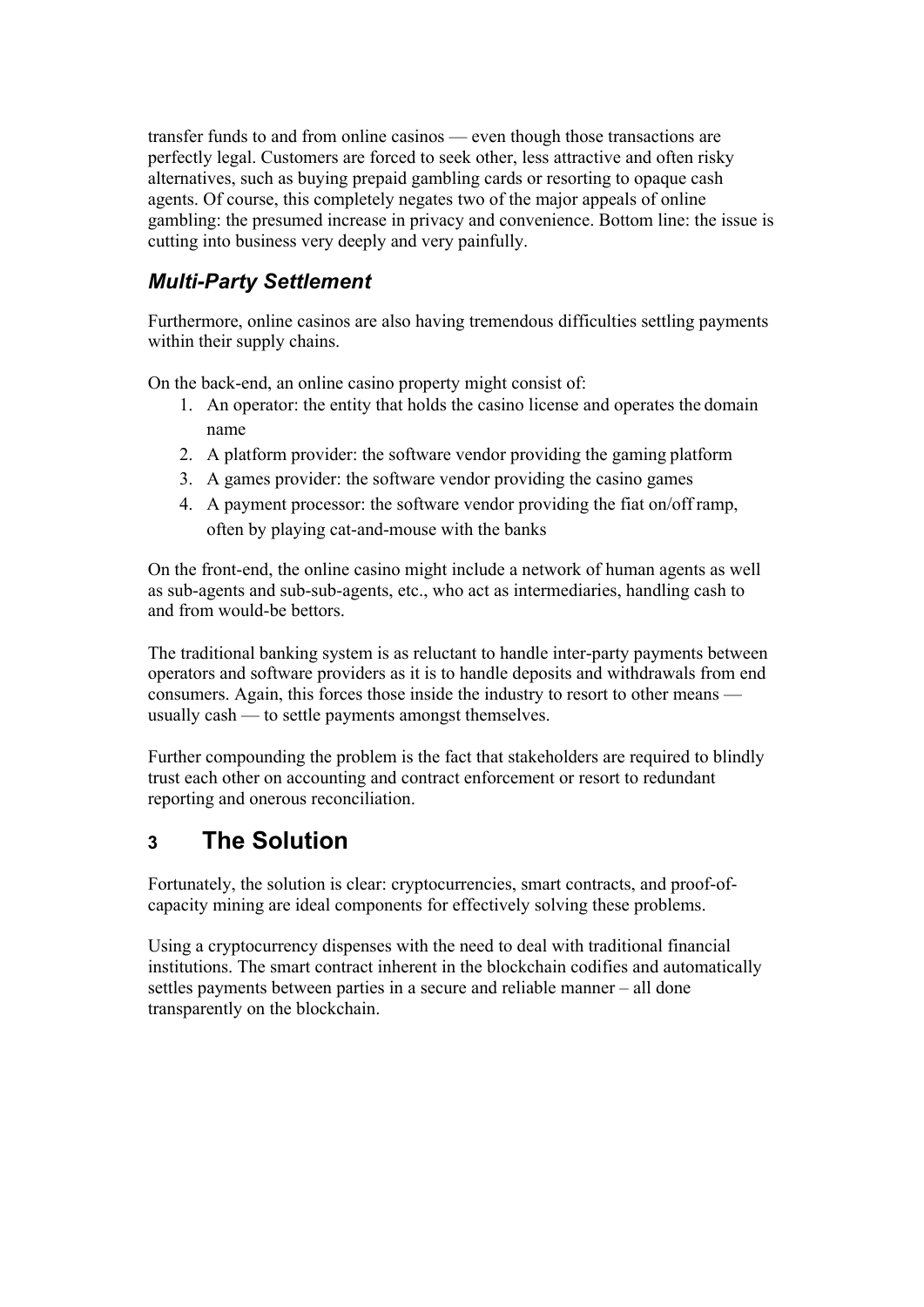#### *The BXTB Platform*

BXTB Platform is a decentralized platform that allows for all parties in the online casino industry — from bettors to software providers — to interact in a fair and transparent manner.

BXTB Platform consist of the following components:

#### **BXTB Platform Governance Token (BXTB)**

BXTB Platform itself will be governed by the BXTB Platform Governance Token (BXTB), serving as the proof of ownership for voting and royalty rights on of the platform.

Upon mining, BXTB has no rights on the platform until they are "staked" by their holders, which is done by adding US\$1.00 (via fiat or cryptocurrencies) to the BXTB Platform Reserves. Staking a BXTB causes the creation of a corresponding BXTB Platform Tokens (CHIP), with the two coins operating independently, but programmatically linked from that point.

Once a BXTB has been staked and a corresponding CHIP created, the BXTB is entitled to:

#### **Royalties**

Whenever its corresponding CHIP is used in a completed transaction, the BXTB holder will earn 0.0025 USDT (i.e. 0.25%) in royalties, pro-rated for partial CHIPs.

#### **Profit Sharing & Buybacks**

25% of net profits, if any, from the operations of BXTB Platform will be distributed on a quarterly basis via airdrop to all BXTB holders, pro-rata with their holdings.

#### **Voting**

From time to time, BXTB Foundation may pose certain governance decisions to its community of BXTB holders, and such holders may cast votes weighted by the number of tokens they control.

BXTB is mined via a proof-of-storage consensus mechanism and tradeable on cryptocurrency exchanges. Using proof-of-storage drastically lowers the barrier to entry for potential miners because of the relatively cheap cost for storage space as well as significantly reduced energy costs, compared to proof-of-work processing power. The added inclusivity promotes a more diverse, less concentrated group of miners who will all participate and have a vested interest in the growth of the token's key value drivers.

Total BXTB Token : 21,980,000,000 (All testnet mined tokens were transferred to main net) Block Time : 4 minutes Block reward reduces at a fixed rate of 1% every 21600 blocks after mainnet launch.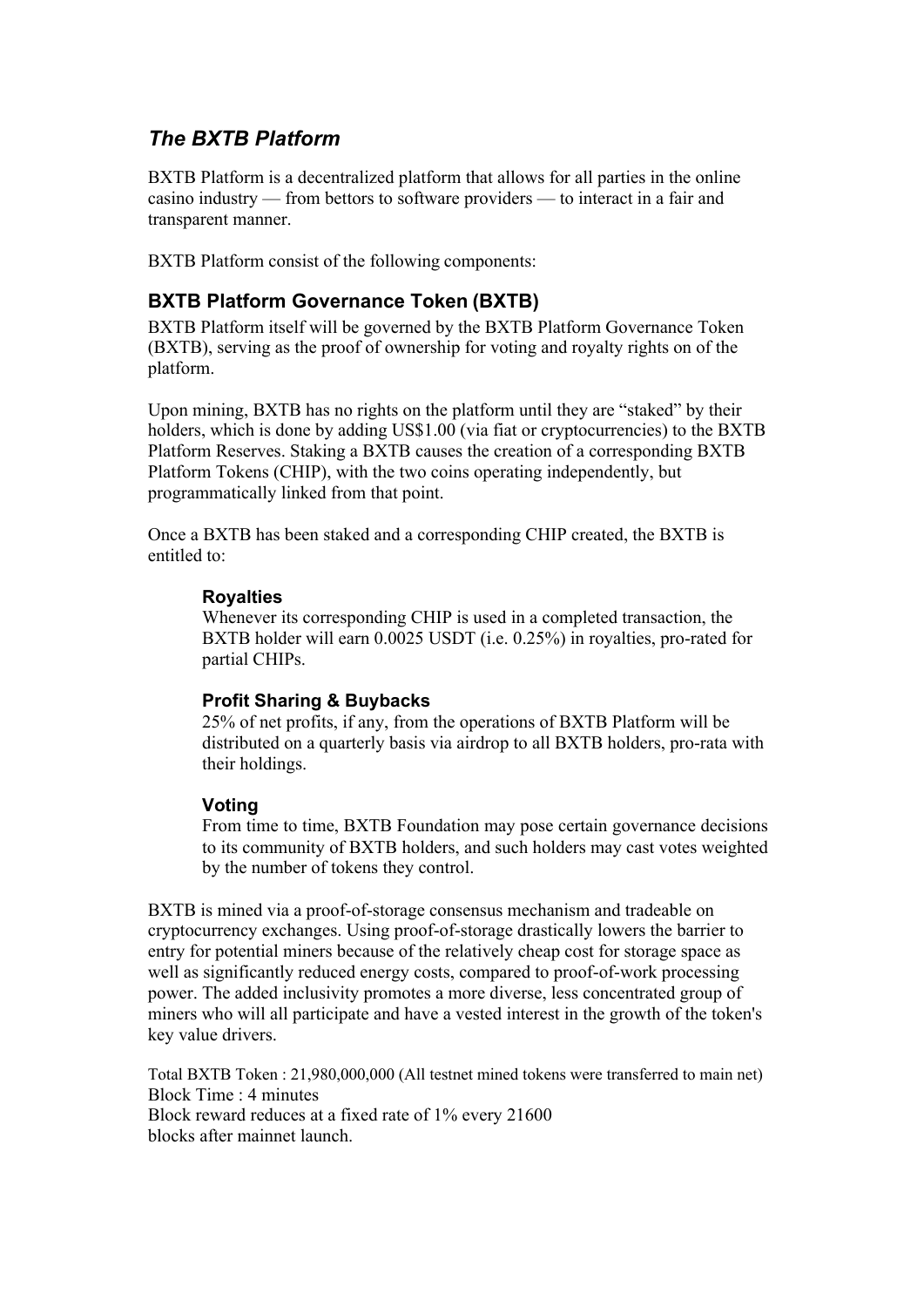#### **BXTB Token Activation – BXTB (ERC20)**

After BXTB tokens have been mined, they cannot immediately be sold on exchanges before first entering the BXTB Platform ecosystem. In order to fully activate the mined BXTB for trading purposes, they must first be staked in order to create a CHIP as described above, and then that CHIP must be used in a transaction on the BXTB platform. Only after this process is complete, BXTB (ERC20) token will be generated, BXTB (ERC20) token can be sold and traded on exchanges. This ensures a healthy ecosystem that is driven by real usage, and discourages largescale dumping of the token on exchanges after being mined.

#### **BXTB Platform Tokens (CHIP)**

Transactions on BXTB Platform will be conducted via the BXTB Platform Tokens (CHIP) facilitating payments and settlements between network participants. CHIPs are stable, secure, and frictionless — allowing instant value transfer without banking overheads.

Every CHIP is always backed by US dollars or USD equivalents held in the BXTB Platform Reserves and has a value of USD \$1.00. By pegging CHIP to the USD, consumers and casino operators will not only have all the benefits of cryptocurrencies, but also will have them with the ease of transacting in a known currency and peace of mind of transacting with known volatility.

In order to preserve the fixed value and integrity of CHIP as a transactional token on the BXTB Platform, they will not be offered on secondary market exchanges and BXTB Platform reserves the right to be the sole market maker for CHIPs.

Reserves for the CHIP system will be published on a BXTB blockchain.

#### **BXTB ChipsNet Wallet**

The BXTB Platform Wallet is a secure, anonymous, web and mobile wallet designed specifically for CHIP to work seamlessly with the online casino partners and for end users with little or no crypto knowledge.

The primary features of the BXTB Platform Wallet are:

- Purchasing of CHIP from participating online casinos
- Purchasing of CHIP directly from the BXTB Platform Exchange
- Direct betting with participating online casinos (where all transactions are recorded on the blockchain)
- Bulk deposits and withdrawals with participating online casinos (where only deposits and withdrawals are recorded on the blockchain — for trusted casinos)
- Peer-to-peer transfers of CHIP and BXTB tokens
- CHIP/BXTB exchange at market rates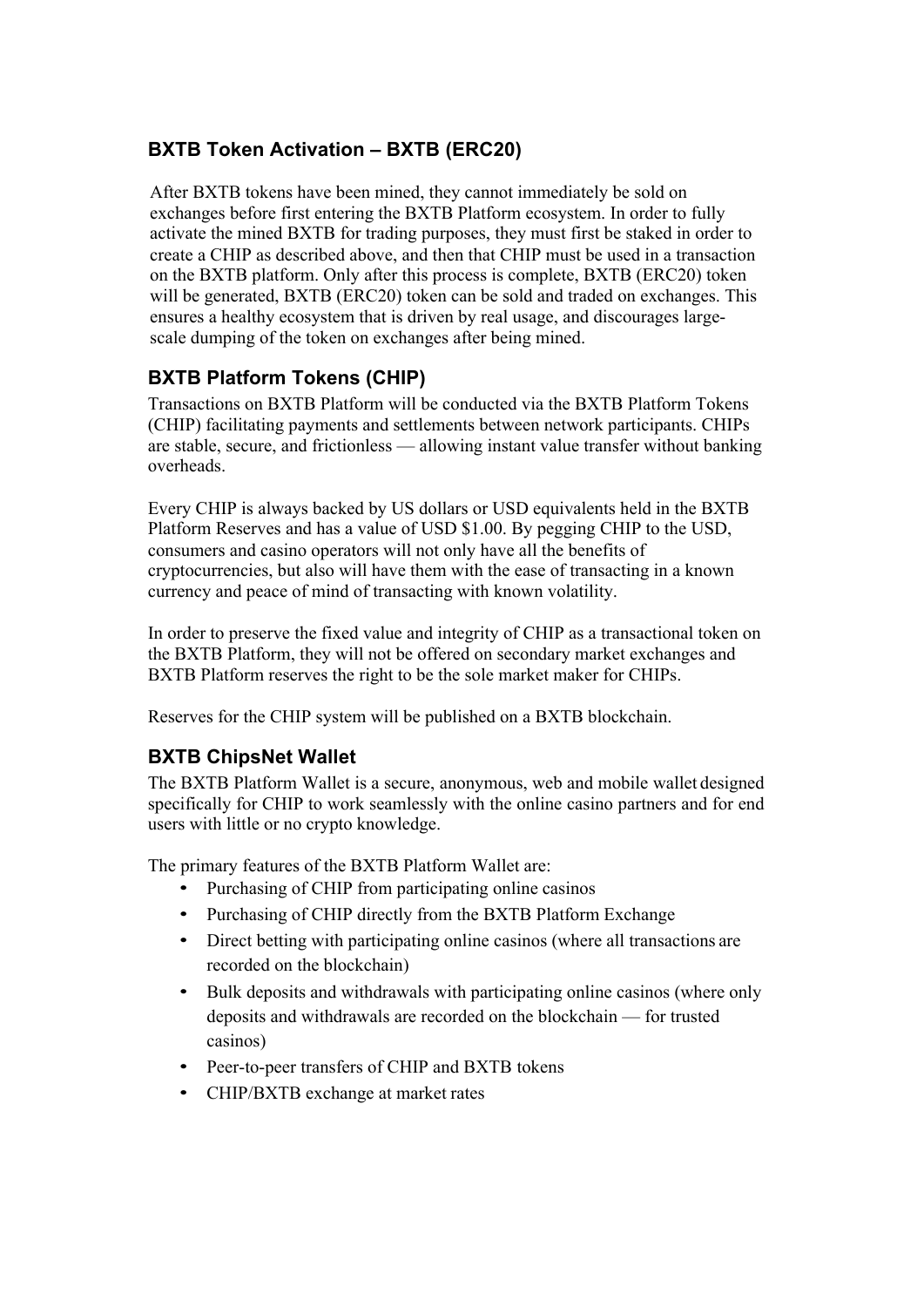The BXTB Platform Wallet codebase is open source and auditable by anyone, including a community of security experts.

#### **BXTB Platform API**

The BXTB Platform API is a complete payment toolkit for the online casino business. The BXTB Platform API is a full-featured payment API, but designed for ease of integration, eliminating needless complexity and allowing casino operators to integrate our payment solutions (and take CHIP tokens) in a matter of minutes. The BXTB Platform APIs are HTTP-based RESTful and implement the same security mechanisms that are used in the online banking industry.

#### **BXTB Platform Exchange**

The BXTB Platform Exchange allows anyone to purchase CHIP from BXTB Platform directly via the BXTB Platform Wallet or on the BXTB Platform Portal.

The exchange also allows the transfer between CHIP and BXTB at market rates.

#### **BXTB Platform Portal (CNP)**

The BXTB CNP is a web-based portal designed to bring the power of smart contracts to non-crypto-native users. The BXTB CNP provides a user-friendly user interface (UI) for defining contracts among the various parties: operators, platform providers, game providers, payment providers, agents. It also automatically generates and records a corresponding smart contract to the blockchain for execution.

The BXTB CNP also provides a familiar accounting UI for the parties to inspect and audit transactions. As operators incorporate more and more BXTB Platform functionality into their operations, BXTB CNP will increasingly be their main gateway for managing their platforms.

## **4 The BXTB Platform Economy**

CHIPs are the transaction token and BXTB is the governance token for the ecosystem.

Bettors will be able to purchase CHIP directly from participating online casinos, peerto-peer via the BXTB Platform Wallet, or directly from the BXTB Platform Exchange for usage at participating online casinos.

As the clearinghouse for CHIP transactions, BXTB Platform will charge a transaction fee to validate transactions on its blockchain. The fee per transaction on the BXTB Platform will be 1.0%. The transaction fee will be charged anytime a CHIP moves through the network, and it will be essential to supporting the economic incentives of the ecosystem.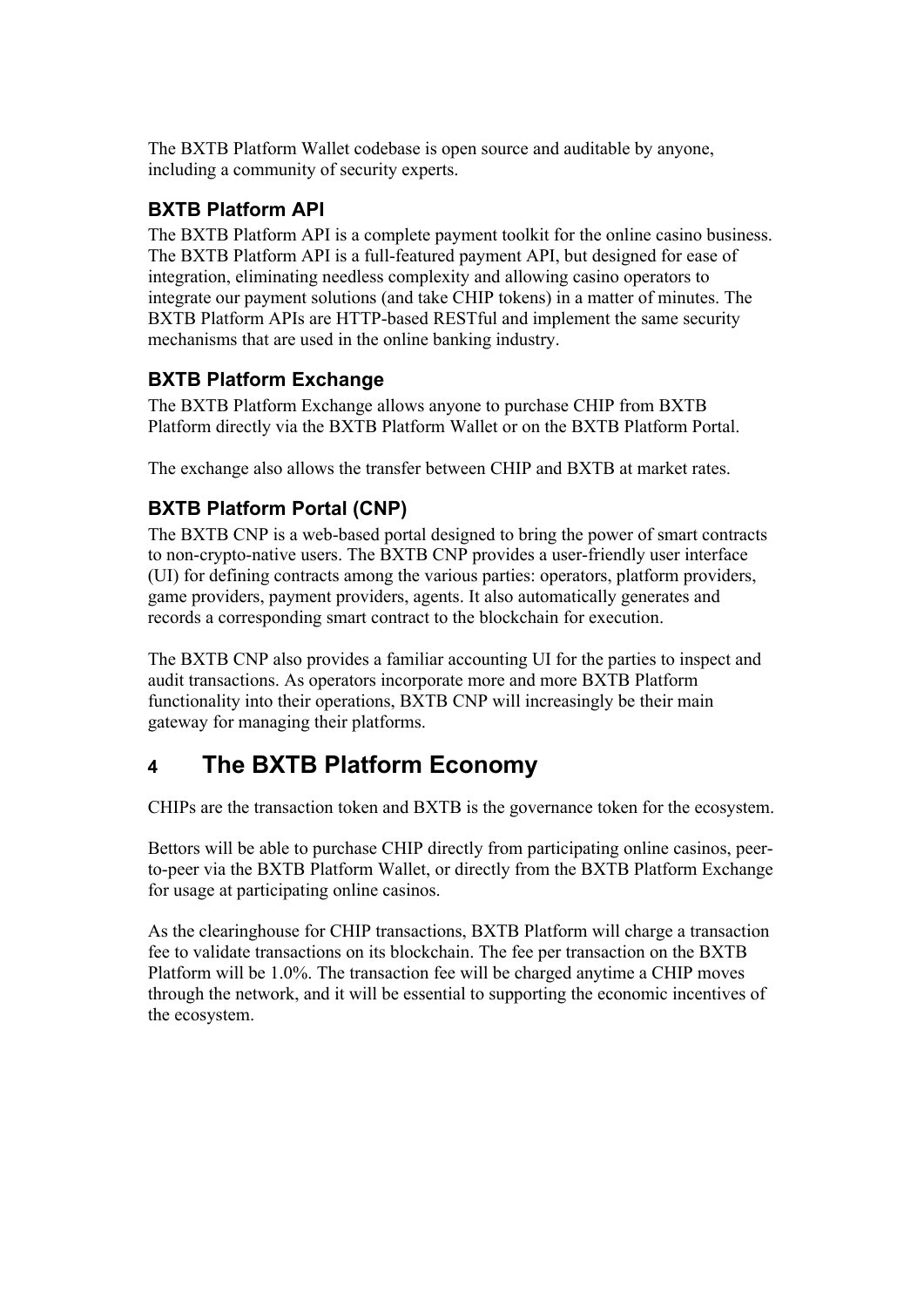#### **BXTB CRYPTO ECONOMICS**



In the future, BXTB Platform may add additional financial services, including lending, casino loyalty points, and possibly expand into offline casinos.

# **5 BXTB Platform Sidechain & Operator Token Offerings**

One need only look at consortium-driven standards like USB or the Internet, itself, to understand why it's necessary for competing casino operators to come together, at least initially, to support a common standard like BXTB Platform. Bettors demand trust and liquidity for their tokens. No single company will be able accomplish on its own what a consortium of companies would accomplish working together.

That said, BXTB Platform recognizes that participants — especially casino operators — will eventually want to offer their own tokens. The system has been specifically designed with interoperability and backwards compatibility to accommodate this shift.

Casino operators, platform providers, and game providers will be able to easily launch their own tokens on top of BXTB Platform via our sidechain mechanism, all while preserving their investment in BXTB platform. Furthermore, they would do this in a manner that would be seamless for their users, as the newly issued tokens would be compatible with CHIP.

BXTB Platform accomplishes this using a two-way pegged sidechain mechanism that enables the transfer of assets between different blockchains on the platform. This allows a participant to offer its own blockchain (i.e. tokens), while maintaining interoperability with the parent chain. Since any sidechains would rely on the BXTB Platform parent chain for the security and scarcity of its assets, any problems (cryptographic breaks) in a sidechain are confined to the sidechain itself and would not affect the parent BXTB Platform chain. This mechanism allows participants to easily offer their own tokens to their users — experiment with features, economic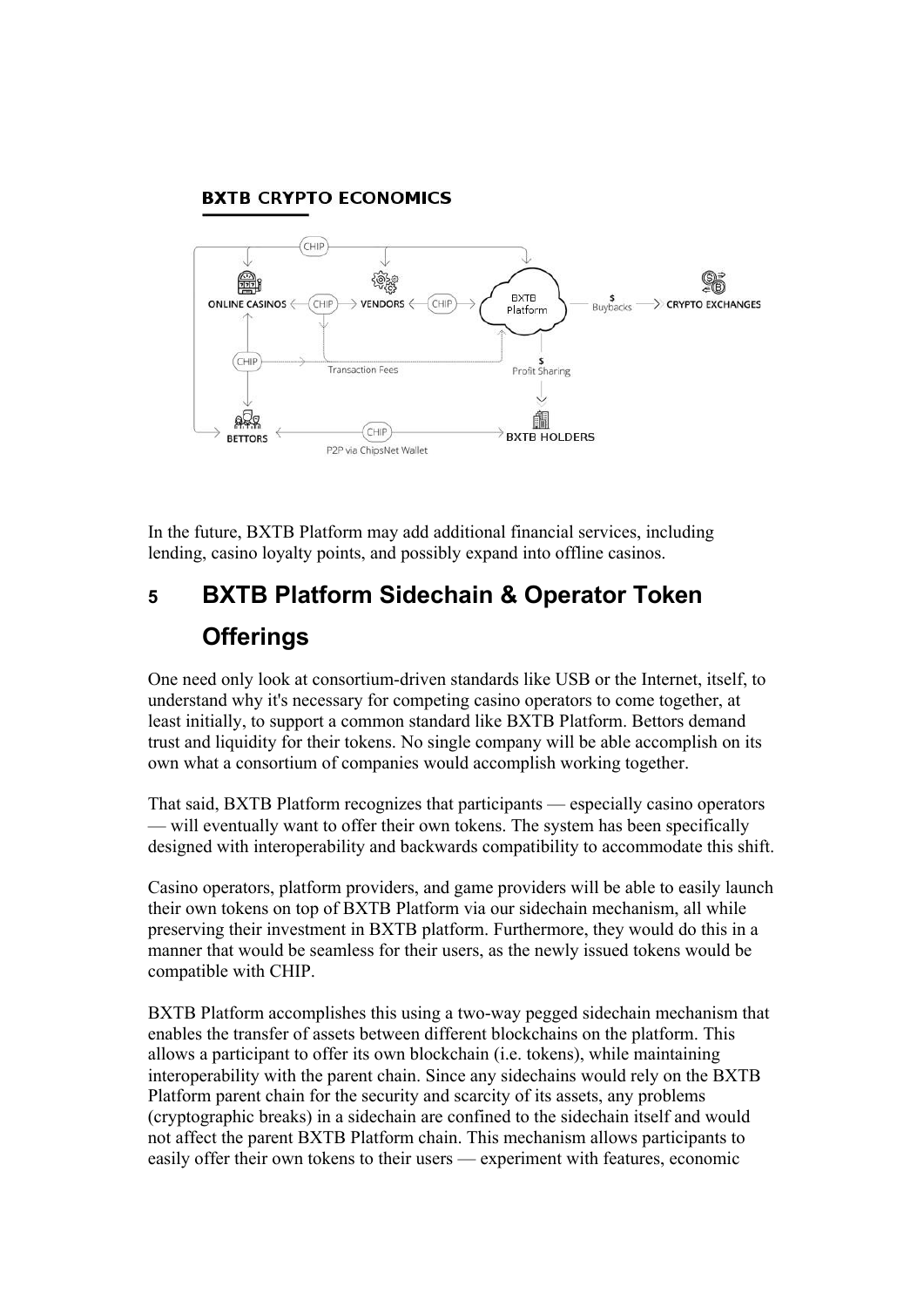models, etc. — while maintain compatibility with the BXTB Platform. In addition, since two-way transfers of assets are possible, participants offering their own tokens would have the ability to provide liquidity to their users via the BXTB Platform parent chain when needed.

Finally, any sidechain tokens built on top of BXTB Platform will be compatible with the entire BXTB Platform ecosystem — Wallet, API, Exchange, Portal — so investments in BXTB Platform and CHIPS are preserved, and end users have a seamless experience.

# **6 Why Introduce Our Own Blockchain-based Utility Tokens?**

#### *To Reduce Transaction Fees*

Major cryptocurrencies such as Bitcoin, have issues with scaling because each payment, no matter how small, incurs a transaction fee. That makes them impractical (and prohibitively expensive) for recording individual bets, which can occur 10 to 20 times a minute in a game of chance (e.g. at its peak, each Bitcoin transaction incurred a US\$34 transaction fee<sup>3</sup>).

#### *To Create a Stable Betting Unit*

Online casinos operators, software providers, and bettors need a stable currency in which to transact. Using our own token to underpin BXTB Platform allows us to anchor the token to the price of an accepted fiat currency, allowing online casino operators and software providers to price their services in terms they and their customers are already familiar with — and without the wild fluctuations of the crypto markets.

#### *To Create a Community*

Using our own token as a medium of exchange between online casino operators, software providers, and bettors creates a common language and value system for the platform. Ultimately, this becomes a rallying point, and existing users — casinos and bettors alike — will demand that non-participants join or lose their businesses. This, in turn, will create the network affect to make BXTB Platform truly ubiquitous.

*[Remainder of Page Intentionally Left Blank]*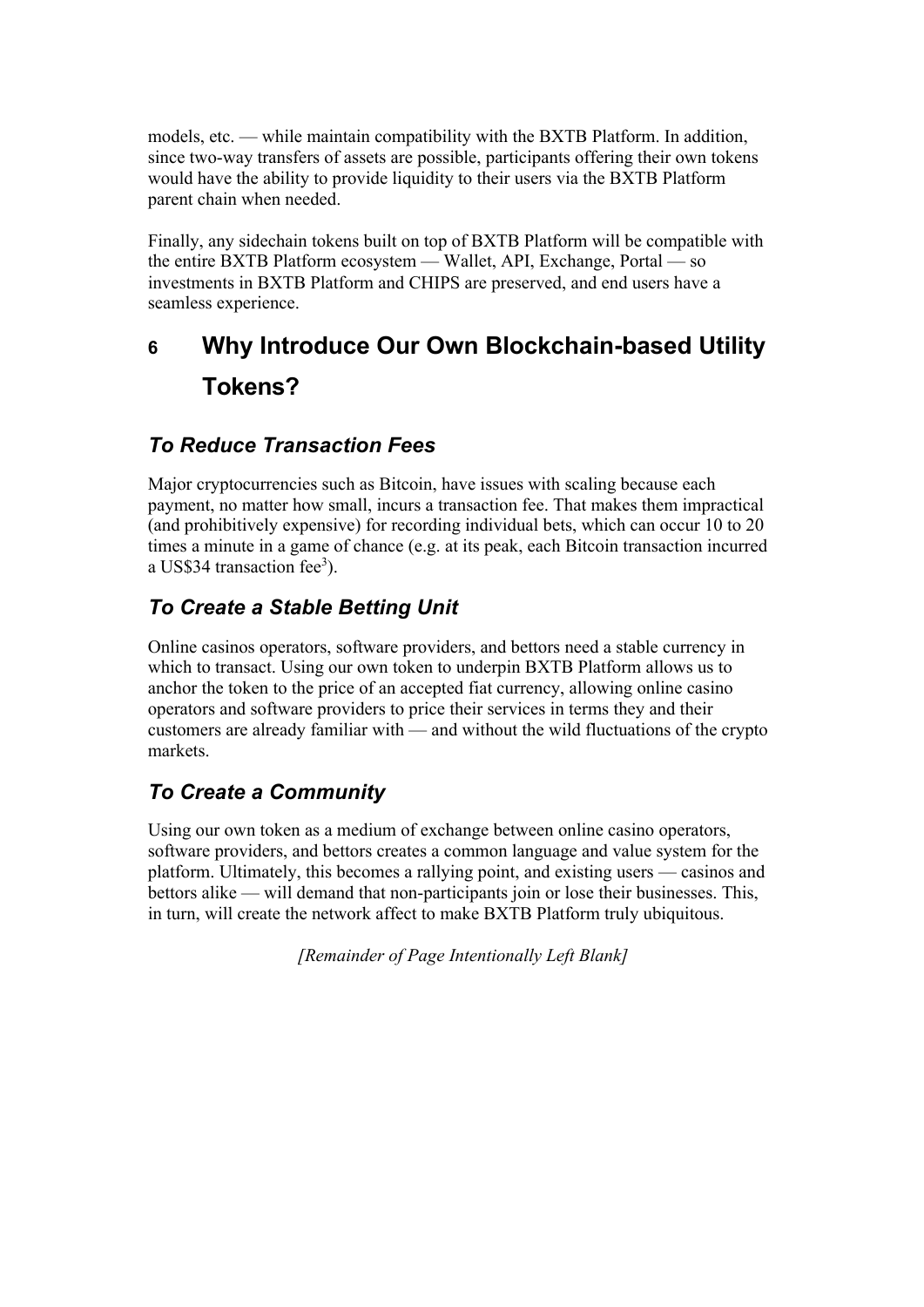# **7 Project Roadmap**

The roadmap below are estimations based on current plans, but are subject to change as the platform evolves.

| Timeline | <b>Key Milestones</b>                                                           |
|----------|---------------------------------------------------------------------------------|
| Q4 2019  | Release of BXTB Platform white paper                                            |
|          | Launch of the BXTB Testnet with wallet                                          |
|          | • Launch of the BXTB 1st game – Satoshi Dice                                    |
| Q1 2020  | Release of BXTB Platform API (Beta)<br>Release of BXTB Platform Exchange (Beta) |
|          | • Release of BXTB Platform Portal (Beta)                                        |
| Q3 2020  | Release BXTB Platform v1.0 (MainNet)                                            |
|          | First integration of BXTB Platform with an online<br>casino                     |

*[Remainder of Page Intentionally Left Blank]*